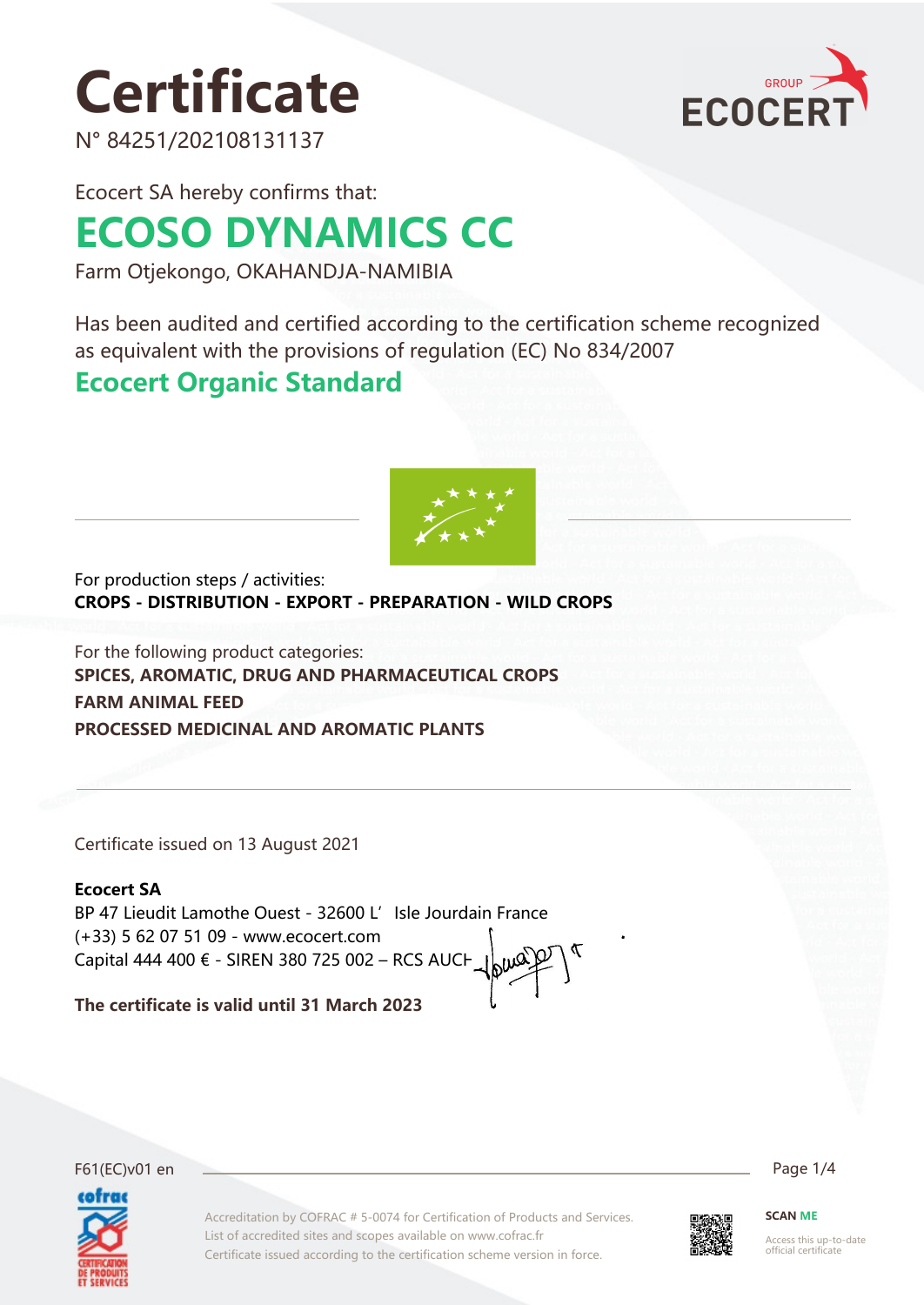# **Annex to the certificate**



N° 84251/202108131138

## **ECOSO DYNAMICS CC**

Ecocert Organic Standard recognized as equivalent with the provisions of regulation (EC) No 834/2007

## Products certified:

- **>** Harpagophytum Dried Slices (H. procumbens and H. zeyheri) Organic
- **>** Harpagophytum Procumbens powder for horses **Organic**
- **>** Harpargophytum Procumbens Powder for tablets/capsules Organic
- **>** Harpargophytum Procumbens Tea **Organic**
- **>** Herbal and medicinal plants Devils Claw Organic
- **>** Herbal and medicinal plants Devil's Claw Organic
- **>** Hibiscus H sabdariffa (Nursery) **Discussion Community Community** Organic
- **>** Hibiscus Nursery **Organic**

cofrac

#### **PRODUCT DEFINED AS**

F61(EC)v01 en Page 2/4

Accreditation by COFRAC # 5-0074 for Certification of Products and Services. List of accredited sites and scopes available on www.cofrac.fr Certificate issued according to the certification scheme version in force.

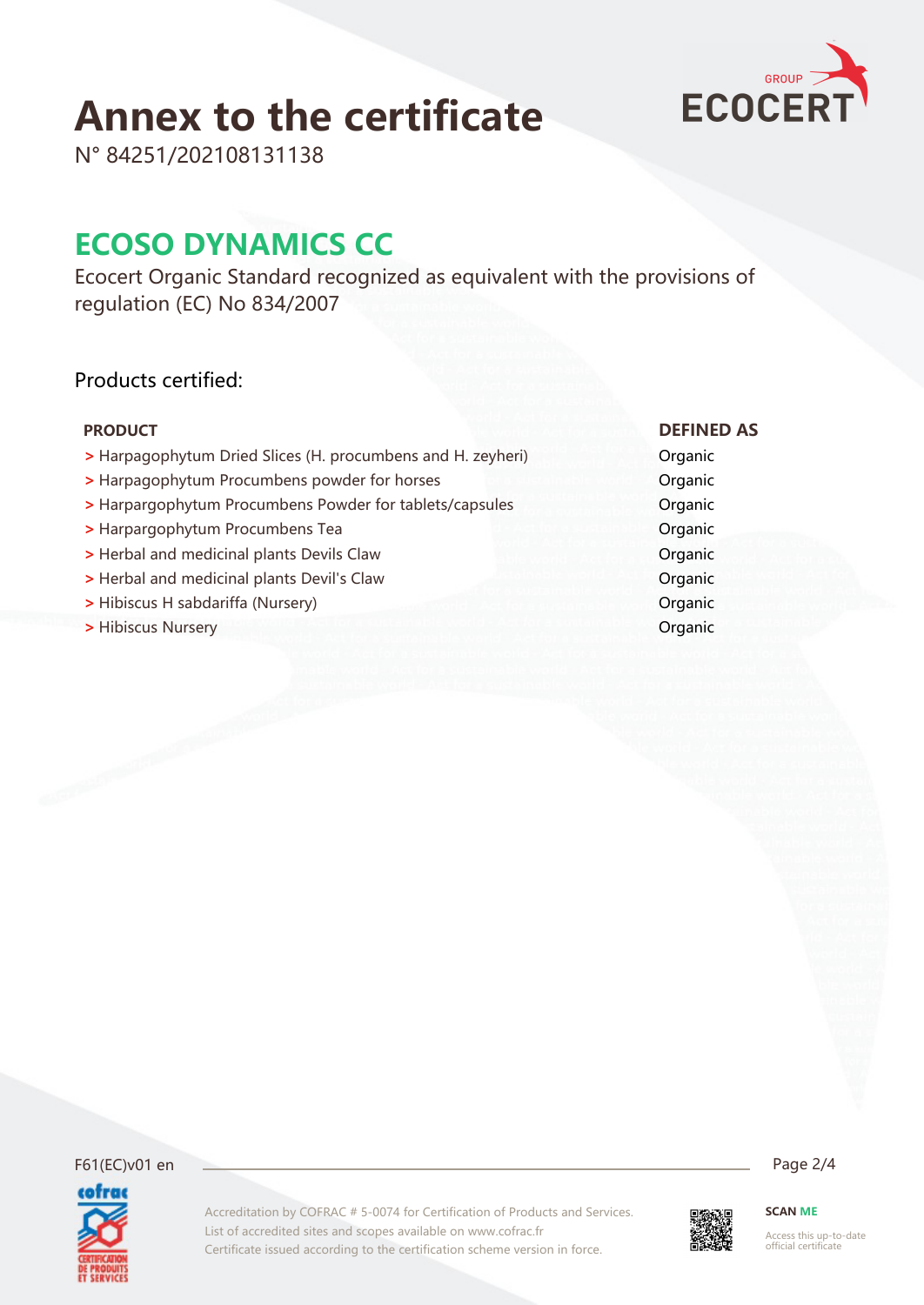## **Annex to the certificate**



N° 84251/202108131138

## **ECOSO DYNAMICS CC**

Ecocert Organic Standard recognized as equivalent with the provisions of regulation (EC) No 834/2007

Accreditation by COFRAC # 5-0074 for Certification of Products and Services.

Certificate issued according to the certification scheme version in force.

List of accredited sites and scopes available on www.cofrac.fr

Products certified:

**•** Hibiscus Sabdariffa / Rosella tea **Organic** Organic

 **PRODUCT DEFINED AS**

Certificate issued on 13 August 2021

#### **The certificate is valid until 31 March 2023**

#### **Ecocert SA**

BP 47 Lieudit Lamothe Ouest - 32600 L' Isle Jourdain France (+33) 5 62 07 51 09 - www.ecocert.com Capital 444 400 € - SIREN 380 725 002 – RCS AUCH

F61(EC)v01 en Page 3/4 cofrac



**SCAN ME**